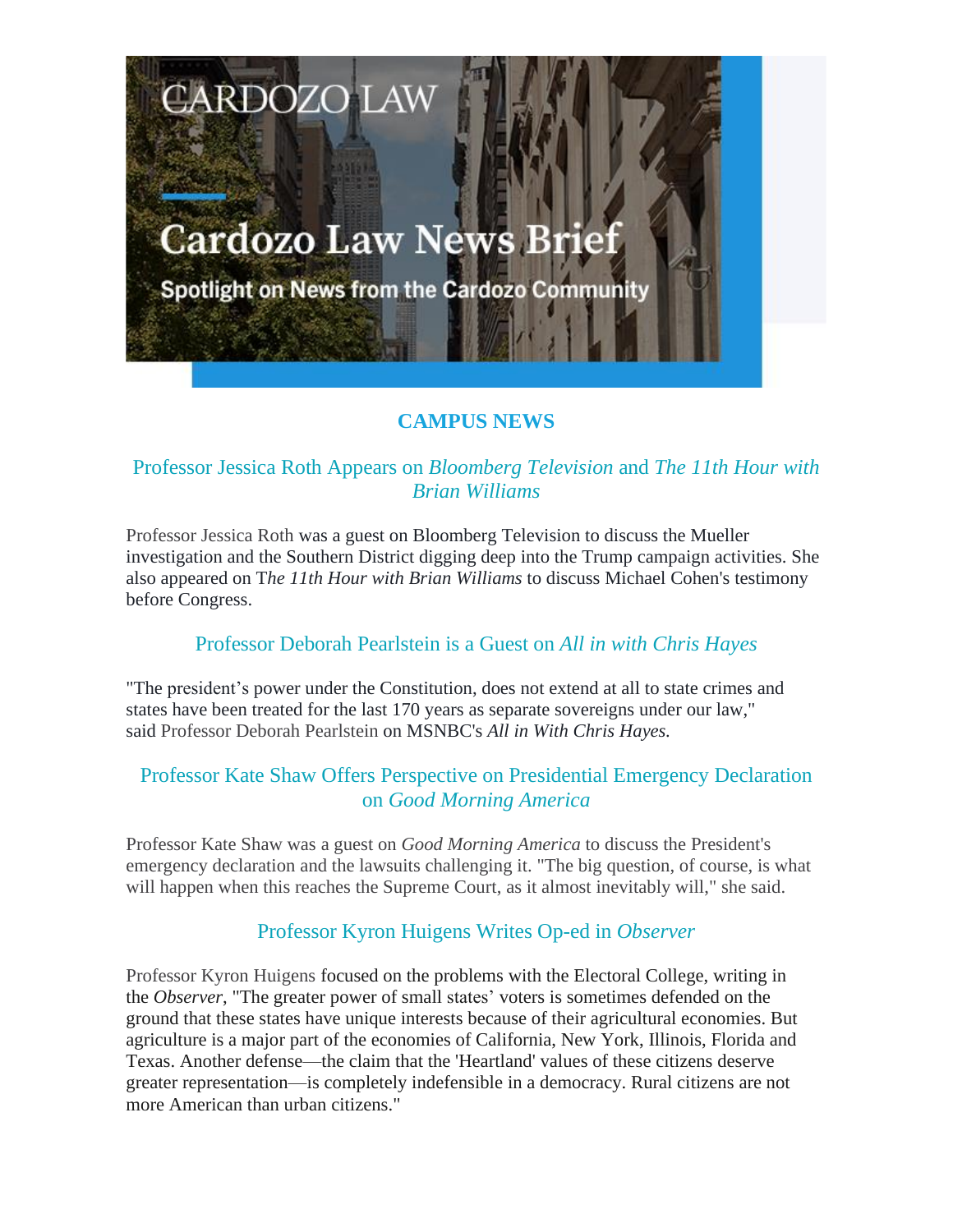# Bet Tzedek Clinic Profiled in the *Daily News*; Secured 6-figure Settlement on Behalf of Client Rejected by NYFD

Professor Leslie Salzman and a team of students from the Bet Tzedek Civil Litigation Clinic won a \$105,000 settlement on behalf of their client, "Mr. A," from the FDNY after he was disqualified as a firefighter candidate because of his medical history.

"People who apply for these types of jobs usually have a track record of wanting to work in community service. But if they get blocked from one job, then they are blocked from all of the others…and that's one reason we thought this case was really important," said student Melissa Olivo in the *Daily News*.

## Fashion Law Symposium Covers Sustainability, E-commerce and More

From posture-correcting leggings to vegan fabric, Cardozo's Fashion Law Symposium on Feb. 26 explored the array of innovations and issues shaping fashion law today. The FAME Center and Fashion Law Society hosted the daylong event, which included speaker panels on topics such as Instagram influencers of fashion, artificial intelligence in e-commerce and much more.

#### Sports Law Symposium Focuses on Legalization of Sports Betting in NY State

Elected officials, an Olympic athlete, prominent sports law attorneys and high-profile agents rounded out the speaker panels at Cardozo's 7th Annual Sports Law Symposium on March 1, sponsored by the FAME Center and Cardozo's Sports Law Society.

# **TALKS AND WRITINGS**

- Professor Ed Stein will present a work-in-progress paper at the ASU Law School's Roundtable on Nonmarriage and the Law, on March 1.
- Professor Christopher Buccafusco will present on the problems of the design patent bar at Chicago's IPLAC group on March 1.
- Professor Gabor Rona will moderate a panel discussion on Jonathan Hafetz's "Punishing Atrocities Through a Fair Trial: International Criminal Law from Nuremberg to the Age of Global Terrorism" at Fordham Law School on March 13*.*
- Professor Michelle Greenberg-Kobrin led a legal workshop for filmmakers at the Big Sky Documentary Film Festival.

# **EVENTS**

Blasphemy and Heresy Colloquium with Keynote Speaker: Professor Deborah Lipstadt **March 3-4, 2019**